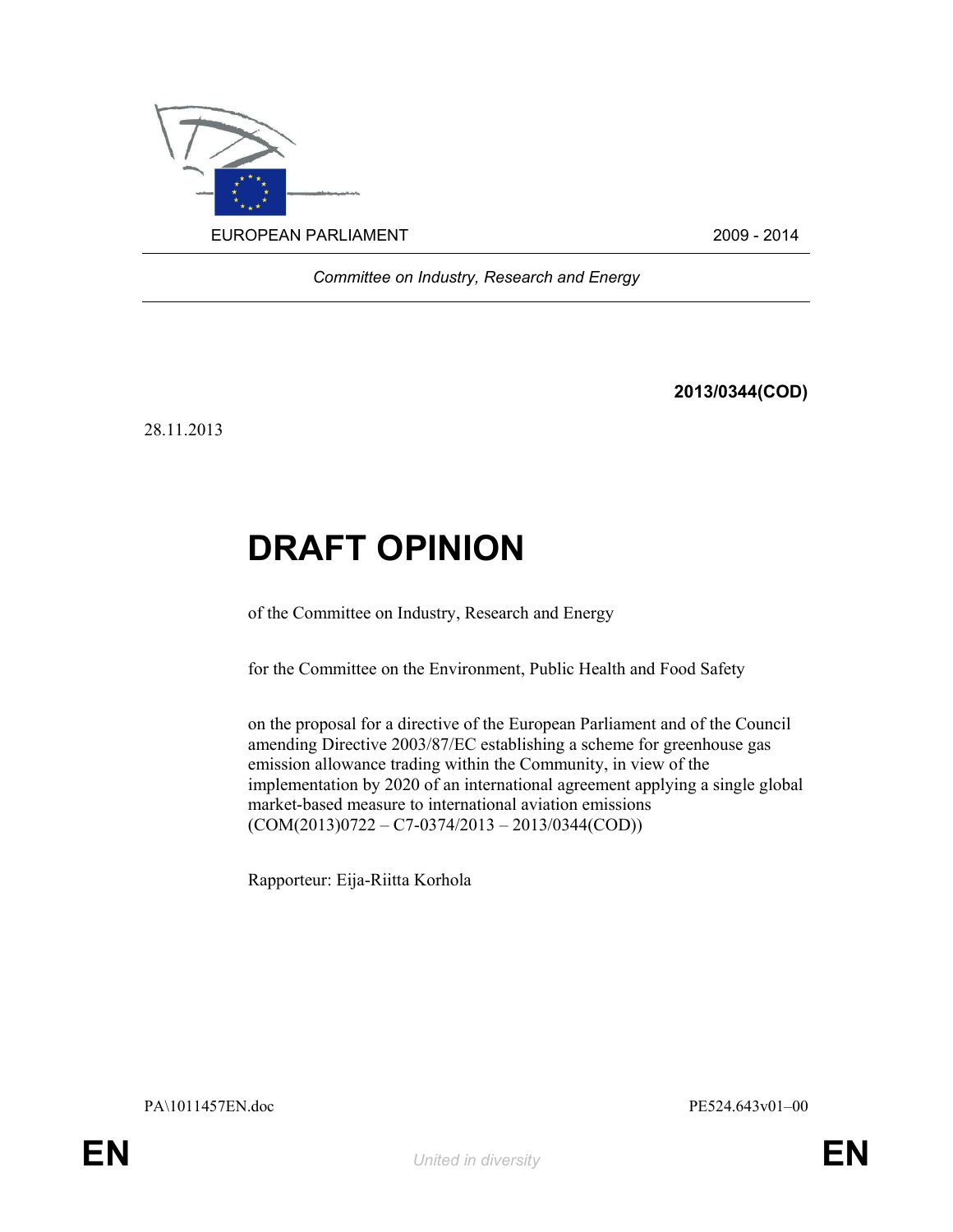PA\_Legam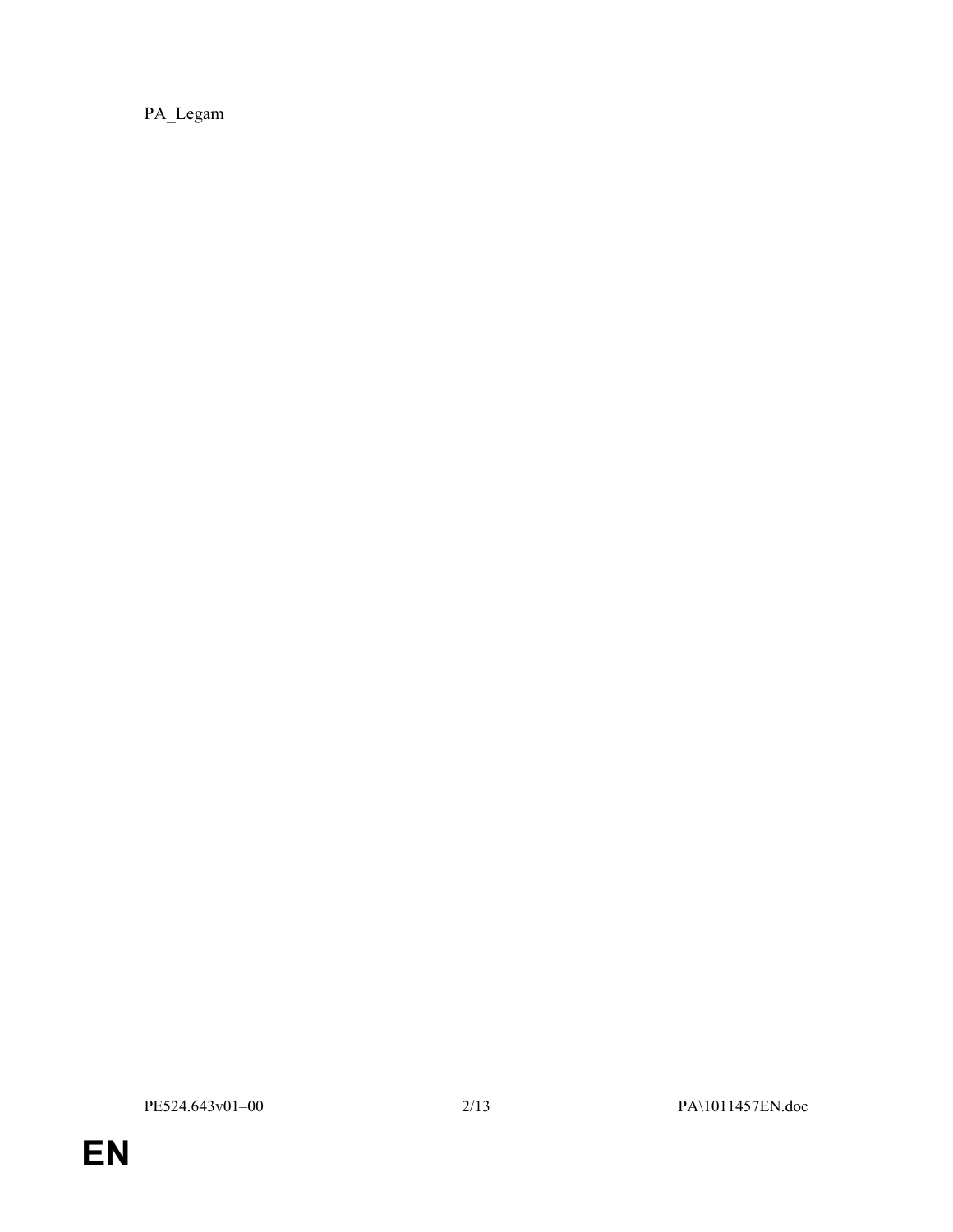# SHORT JUSTIFICATION

# Background

Climate change is a global problem and hence needs to be tackled globally. The inclusion of aviation to the EU ETS was a decision that was done due to the slow progress in the ICAO process and seemed as a good idea at the time. It was thought to be an example that others would follow and that could encourage the international community to develop a truly global solution. Many countries were already planning MBMs (market-based measures) at the time, yet a global deal seemed still to be far away. However, after adopting the EU Aviation ETS, imposing its provisions on 3rd country carriers was immediately a topic of great concern and soon after had its clear repercussions. Throughout the implementation of the aviation EU ETS since the beginning of 2012 the Member States and their airlines have encountered retaliatory measures by the 3rd countries that have greatly weakened airlines' competitiveness and potential for growth. Due to this and the clear unwillingness of the  $3<sup>rd</sup>$  countries to cooperate and comply with the EU ETS, the EU had to 'Stop the clock", a decision that since turned out to be a correct and wise one.

### Present situation

In the opinion of the rapporteur there are several reasons why the ICAO process now needs to be let to be developed in peace without trying to continue to impose EU internal legislation on 3rd countries which would not only risk the ICAO process itself but also expose the Member States and EU airlines to further retaliatory measures and trade wars. Firstly, the decisions towards a global MBM have been made and the process is under way; ICAO is the only body where a global solution can be reached. Secondly, a global mechanism is clearly being actively supported also outside of the EU for the first time ever and major players are literally on board. Thirdly, all the stakeholders including the airlines and aviation industries support this global solution that is now closer than ever before. The countries are ready and more involved and willing to agree than before. I addition, the EU proposed Airspace was specifically rejected by the ICAO.

### Conclusion

The rapporteur believes that due to this fact, the EU needs be an active actor in promoting a global deal and not continue to act unilaterally which will only bring the process backwards. The EU needs to avoid any actions that will be seen as unconstructive by our international partners and which will obstruct the ICAO negotiations. All the reports from the 3rd countries concerning this proposal at hand tell the contrary, therefore the rapporteur suggests to continue the "Stop the clock" as intra-EEA until the year 2016. Also with this scope of the EU ETS, the EU would continue to show leadership in early action to curb aviation emissions. Even if the EU has its sole right to legislate on its own territory, the rapporteur believes this is not the right way to go if we really want a real global solution. Climate diplomacy means that every party involved needs to be a team player, building towards a mutual goal with mutual means. In addition to reaching a global solution, the EUs priorities need to be securing our aviation industries welfare, competitiveness and operational possibilities in this highly competitive field.

PA\1011457EN.doc 3/13 PE524.643v01–00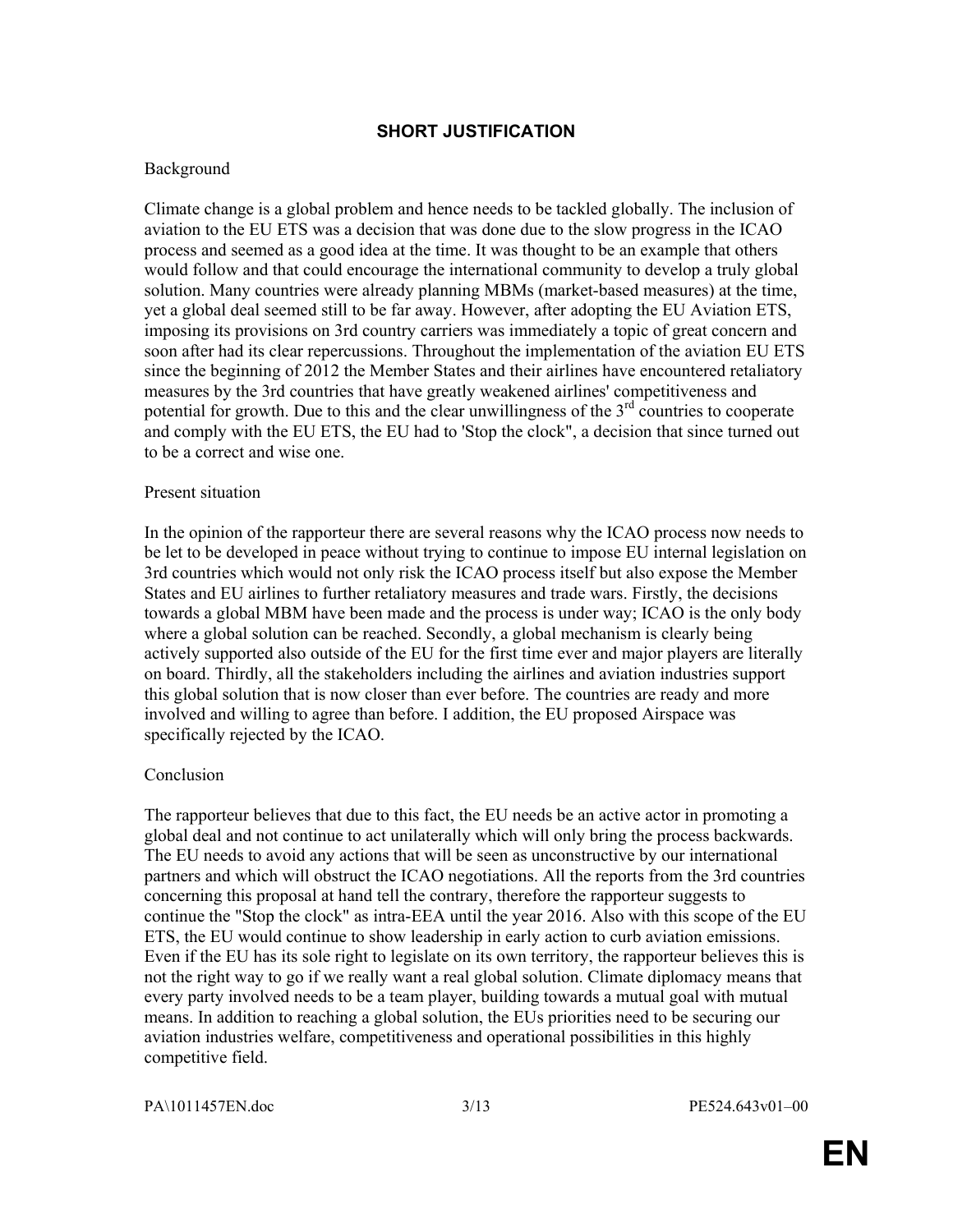Due to the above mentioned reasons the rapporteur suggest to continue the intra-EEA "Stop the clock" provisions until the ICAO general assembly in 2016 in order to get a real global solution that will be truly beneficial for the climate and all the actors involved.

#### AMENDMENTS

The Committee on Industry, Research and Energy calls on the Committee on the Environment, Public Health and Food Safety, as the committee responsible, to take into account the following amendments:

Amendment 1

Proposal for a directive Recital 2

Text proposed by the Commission Messachuset Amendment

(2) Consequently it is desirable to temporarily consider the requirements set out in Directive 2003/87/EC of the European Parliament and of the Council $<sup>4</sup>$ </sup> as satisfied, when obligations are met in respect of a certain percentage of the emissions from flights to and from aerodromes in third countries. In doing so, the Union emphasises that requirements can be applied in respect of certain percentages of emissions from flights to and from aerodromes in countries of the European Economic Area (EEA), in the same manner as legal requirements can be placed on more of the emissions from flights to and from such aerodromes.

 $\overline{\phantom{a}}$  . The set of the set of the set of the set of the set of the set of the set of the set of the set of the set of the set of the set of the set of the set of the set of the set of the set of the set of the set o

deleted

 $^{4}$  Directive 2003/87/EC of the European Parliament and of the Council of 13 October 2003 establishing a scheme for greenhouse gas emission allowance trading within the Community and amending Council Directive 96/61/EC (OJ L 275, 25.10.2003, p. 32)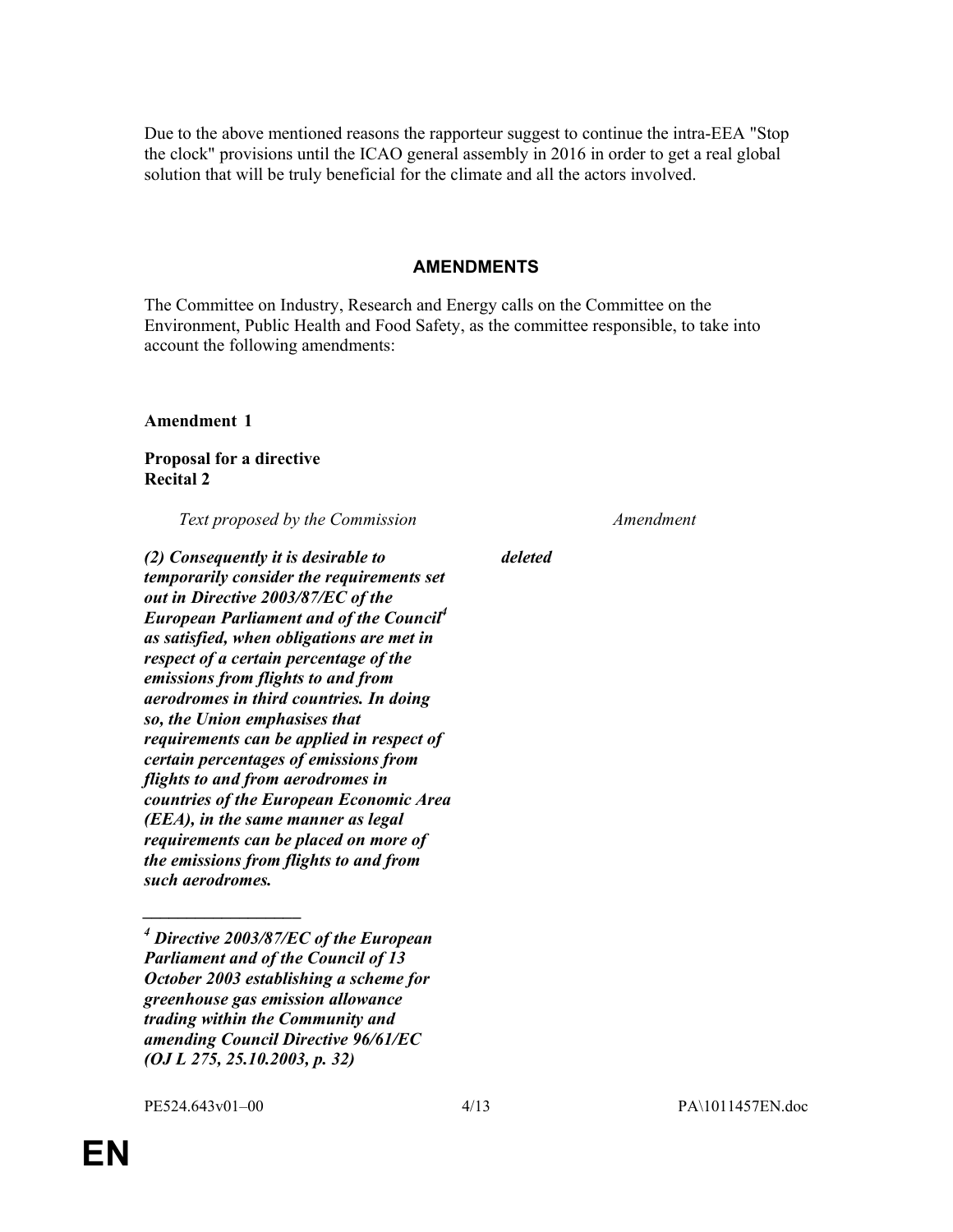Recital redundant due to limiting the scope of the directive to apply to intra-EEA flights only

deleted

### Amendment 2

### Proposal for a directive Recital 3

Text proposed by the Commission Amendment

(3) While the application of Directive 2003/87/EC continues to be based on arrival at or departure from aerodromes in the Union, in order to be a simple and workable means to limit the application of regional market-based measures for the 7 years until a global market-based measure begins operation, the percentages have been calculated by Eurocontrol on the basis of the proportion of the Great Circle Distance between the main airports in the EEA and in third countries that is not more than 12 miles beyond the furthest point of EEA coastline. Since the Union does not consider that a global marketbased measure should be based on actual airspace considerations, as compared to the arrival or departure from aerodromes, the relevance of the percentages is limited to the period up to 2020.

Or. en

Justification

Recital redundant due to limiting the scope of the directive to apply to intra-EEA flights only

Amendment 3

Proposal for a directive Recital 6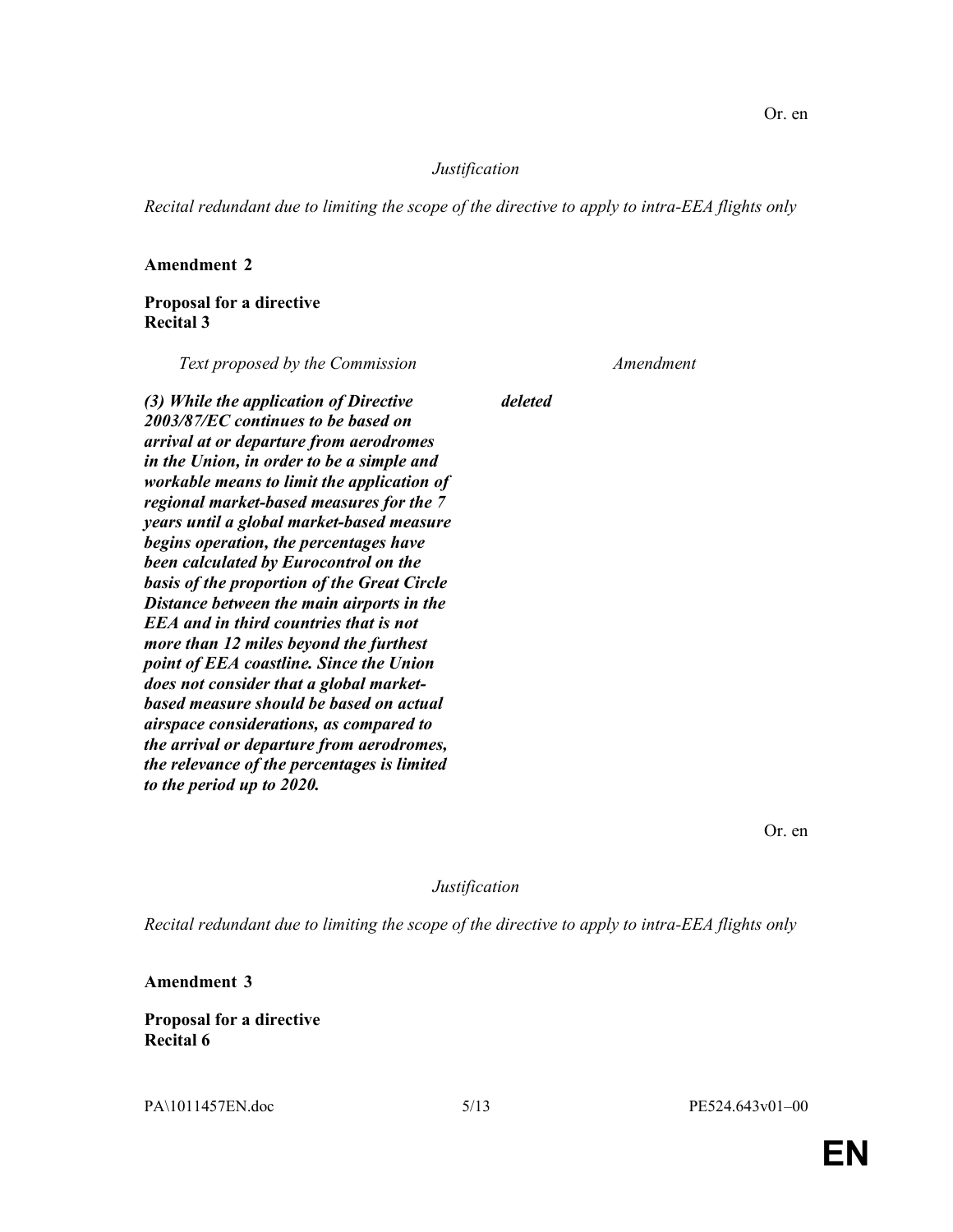Text proposed by the Commission Message Amendment

(6) In order to establish a percentage of verified emissions for flights to and from aerodromes in third countries, whole flight emissions have to be known. However, no account is being taken of emissions not covered by that percentage.

Or. en

# Justification

deleted

deleted

Recital redundant due to limiting the scope of the directive to apply to intra-EEA flights only

### Amendment 4

# Proposal for a directive Recital 7

Text proposed by the Commission Messenger Amendment

(7) In addition, in respect of flights to and from third countries, an aircraft operator should be able to choose not to report verified emissions from these flights but instead to rely upon a determination of estimated emissions taking place not beyond EEA Member countries from such flights that is as accurate as possible.

Or. en

Justification

Recital redundant due to limiting the scope of the directive to apply to intra-EEA flights only

### Amendment 5

Proposal for a directive Recital 9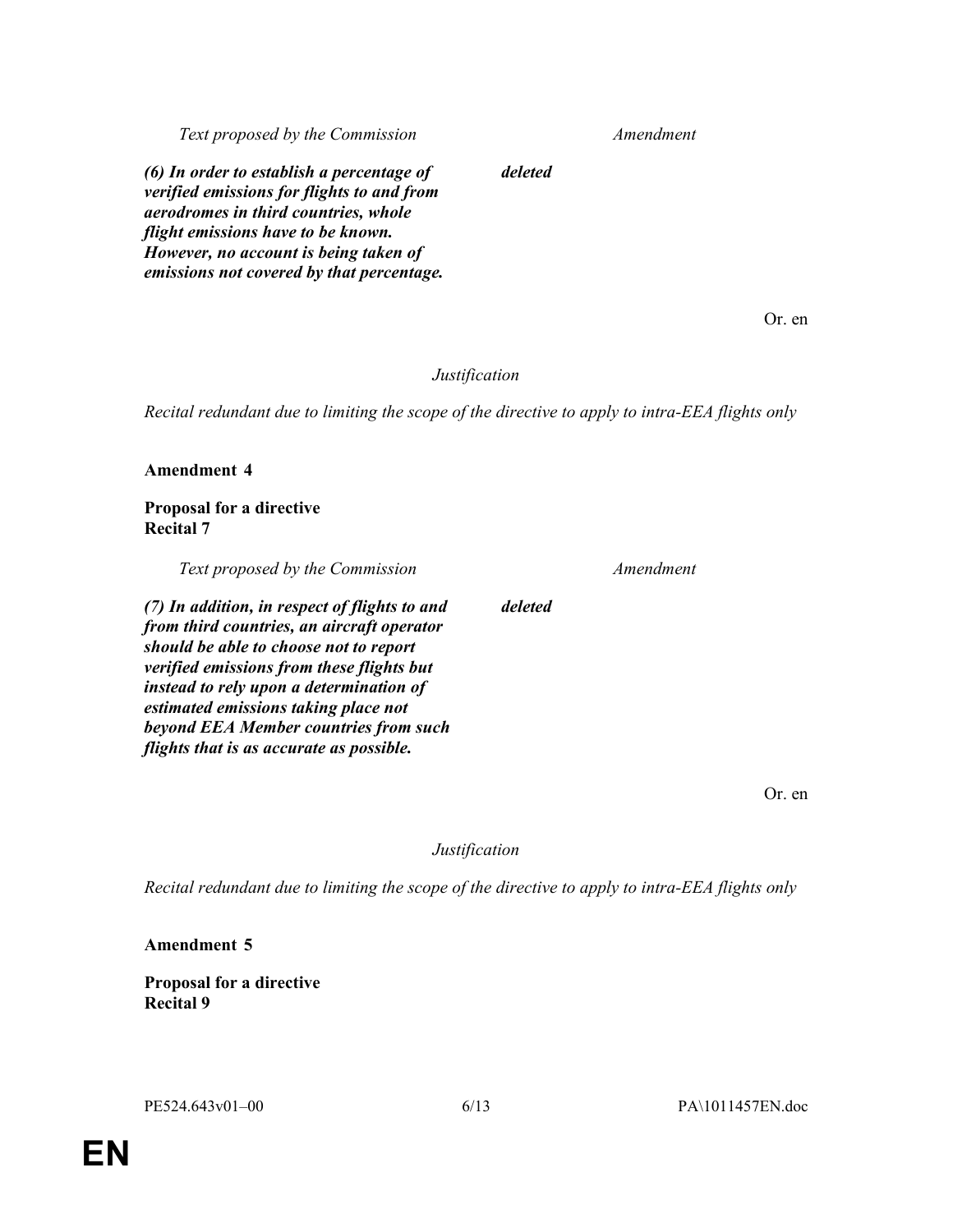Text proposed by the Commission Message Amendment

(9) The application of a percentage to verified emissions for flights to and from aerodromes in third countries, or the use of an alternative approach by operators, should relate to emissions from 2014 onwards to give time for operators to understand these approaches when planning their flight activities,

Or. en

#### Justification

deleted

Recital redundant due to limiting the scope of the directive to apply to intra-EEA flights only

Amendment 6

### Proposal for a directive Recital 10

Text proposed by the Commission Messenger Amendment

(10) Without prejudice to the global market-based measure applying from 2020, emissions from flights to and from countries which are developing countries and whose share of total revenue ton kilometres of international civil aviation activities is less than 1% should be exempted for the period 2014 to 2020. Countries considered to be developing for the purposes of this proposal should be those which benefit at the time of adoption of this proposal from preferential access to the Union market in accordance with Regulation (EU) No 978/2012 of the European Parliament and of the Council, that is those which are not classified in 2013 by the World Bank as high-income or upper-middle income countries.

deleted

Or. en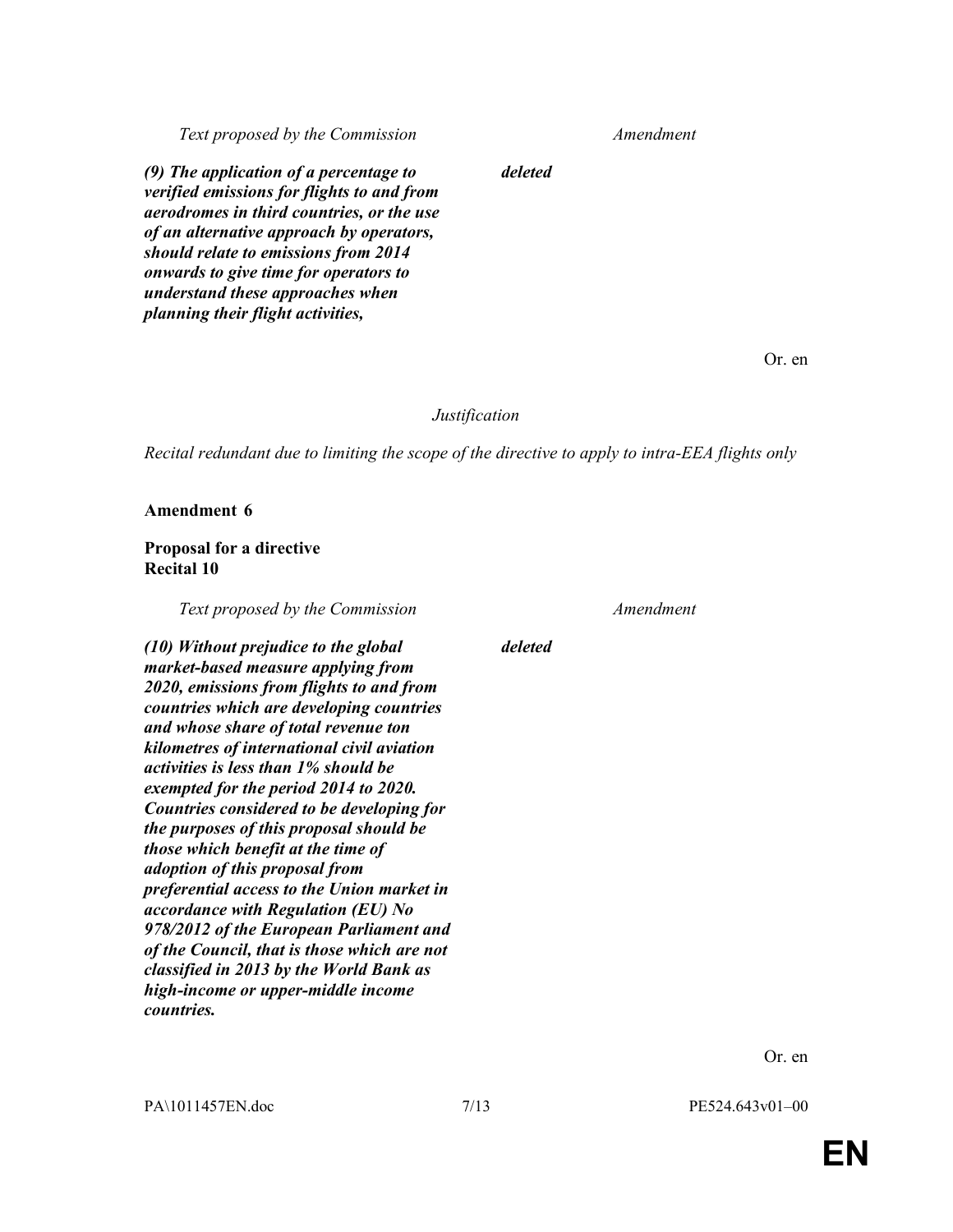Recital redundant due to limiting the scope of the directive to apply to intra-EEA flights only

# Amendment 7

Proposal for a directive Article 1 – paragraph 1 – point 1 Directive 2003/87/EC Article 28a – paragraph 1 – subparagraph 1 – point a

Text proposed by the Commission Message Amendment

all emissions from flights to and from countries outside the European Economic Area in 2013;

all emissions from flights to and from countries outside the European Economic Area between the calendar years 2013 and 2016;

Or. en

# Justification

The "Stop the clock" decision has been a correct one and vital in order to finding a global agreement, hence this directive applies until the end of year 2016, with the view of the ICAO assembly due to be held that year.

# Amendment 8

Proposal for a directive Article 1 – paragraph 1 – point 1 Directive 2003/87/EC Article 28a – paragraph 1 – subparagraph 1 – point b

Text proposed by the Commission Messenger Amendment

emissions from flights to and from countries outside the European Economic Area (EEA) in each calendar year between 2014 and 2020 where the operator of such flights has surrendered allowances in respect of the percentages of their verified emissions from those flights listed in accordance with Annex IIc, or calculated in accordance with paragraph 6;

deleted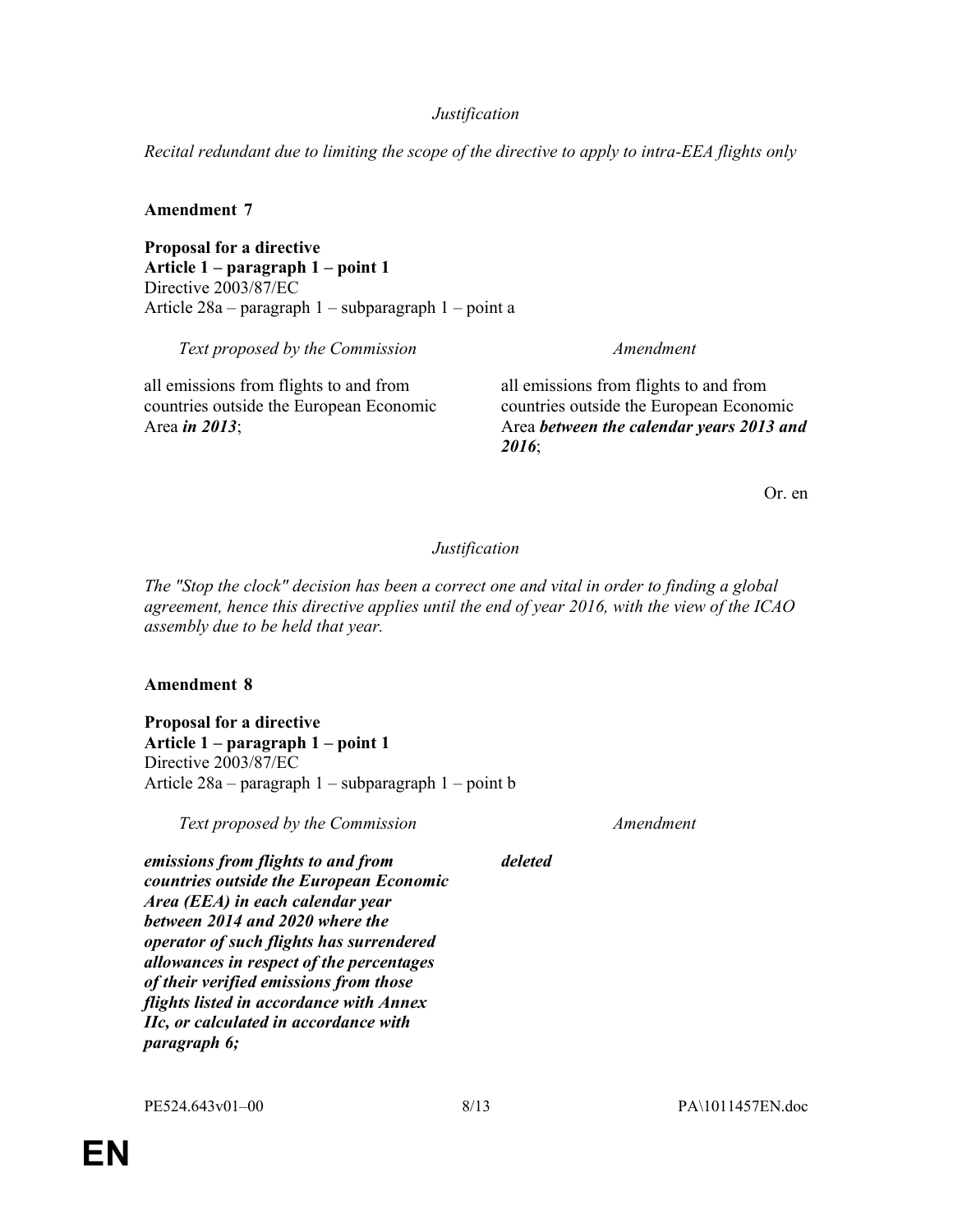Point b redundant due to limiting the scope of the directive to apply to intra-EEA flights only. The "Stop the clock" decision has been a correct one and vital in order to finding a global agreement, hence this directive applies until the end of year 2016, with the view of the ICAO assembly due to be held that year.

### Amendment 9

Proposal for a directive Article 1 – paragraph 1 – point 1 Directive 2003/87/EC Article 28a – paragraph 1 – subparagraph 1 – point c

### Text proposed by the Commission Text proposed by the Commission

emissions from flights operated by a noncommercial aircraft operator in each calendar year  $\mu p$  to 2020 where the emissions for which that aircraft operator are responsible in the calendar year are less than 1000 tonnes;

(b) emissions from flights operated by a non-commercial aircraft operator in each calendar year between 2013 and 2016, where the emissions for which that aircraft operator are responsible in *that* calendar year are less than 1000 tonnes;

Or. en

#### Justification

The "Stop the clock" decision has been a correct one and vital in order to finding a global agreement, hence this directive applies until the end of year 2016, with the view of the ICAO assembly due to be held that year.

deleted

### Amendment 10

Proposal for a directive Article 1 – paragraph 1 – point 1 Directive 2003/87/EC Article 28a – paragraph 1 – subparagraph 2

Text proposed by the Commission Text proposed by the Commission

The verified emissions referred to in paragraph 1(b) calculated in accordance with Annex IIc shall be considered to be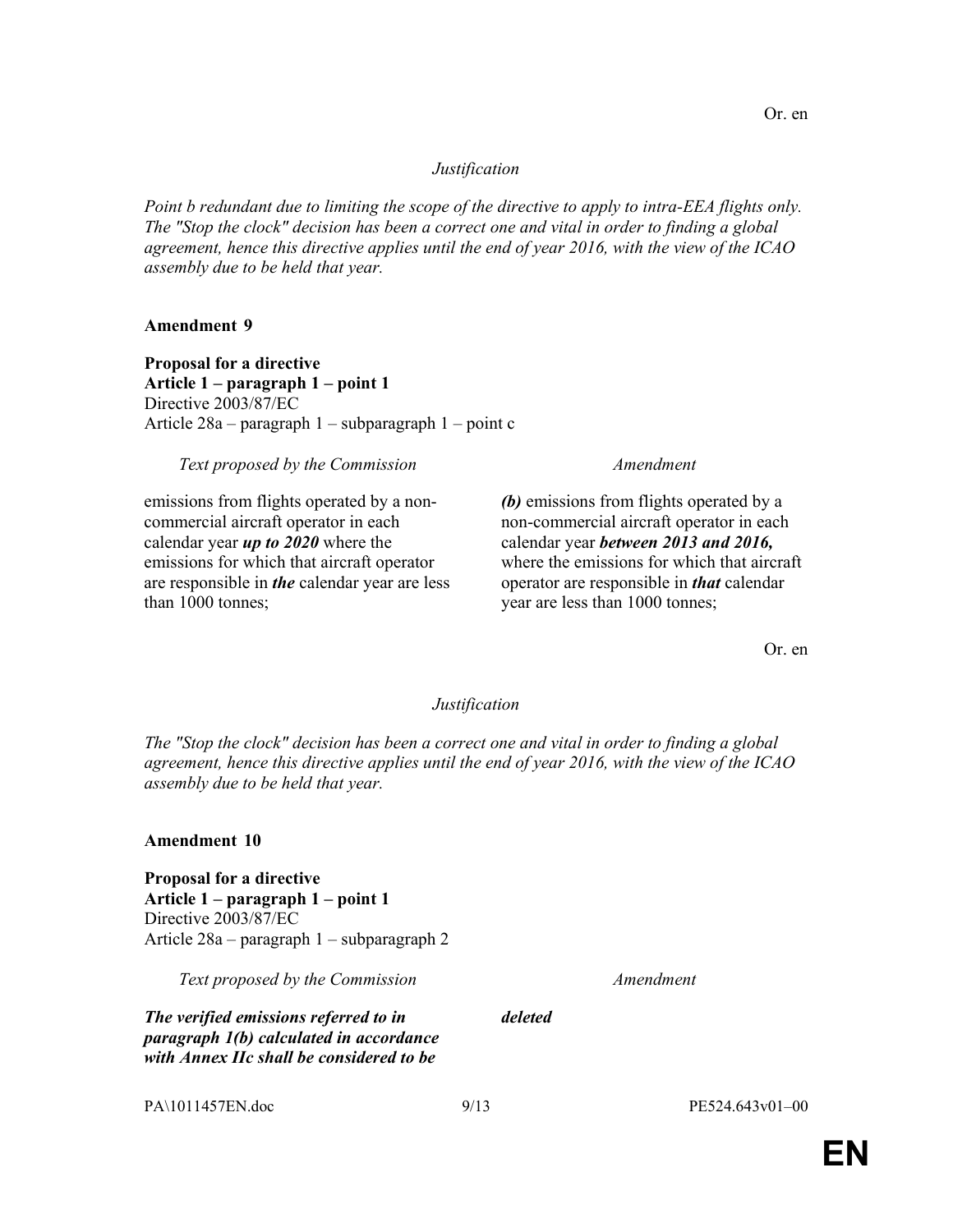the verified emissions of the aircraft operator for the purposes of Articles 11a, 12 and 14.

#### Justification

Redundant due to limiting the scope of the directive to apply to intra-EEA flights only where normal reporting of actual emissions applies.

Amendment 11

Proposal for a directive Article 1 – paragraph 1 – point 1 Directive 2003/87/EC Article 28a – paragraph 2 – subparagraph 1

Text proposed by the Commission Messachuset Amendment

By way of derogation from Article 3e(5) and Article 3f, an aircraft operator benefitting from the derogations provided for in paragraphs  $1(a)$  to  $1(c)$  shall be issued a number of free allowances reduced in proportion to reduction of the surrender obligation provided for in those paragraphs.

By way of derogation from Article 3e(5) and Article 3f, an aircraft operator benefitting from the derogations provided for in paragraphs  $1(a)$  to  $1(b)$  shall be issued a number of free allowances reduced in proportion to reduction of the surrender obligation provided for in those paragraphs.

Or. en

#### Amendment 12

Proposal for a directive Article 1 – paragraph 1 – point 1 Directive 2003/87/EC Article 28a – paragraph 2 – subparagraph 2

Text proposed by the Commission Message Amendment

 As regards activity in 2013 to 2020, Member States shall publish the number of free aviation allowances allocated to each operator by [OP: insert a date 4 months

As regards activity in *calendar years* 2013 to 2016, Member States shall publish the number of free aviation allowances allocated to each operator by [OP: insert a date  $x$  months after the entry into force of

EN

PE524.643v01–00 10/13 PA\1011457EN.doc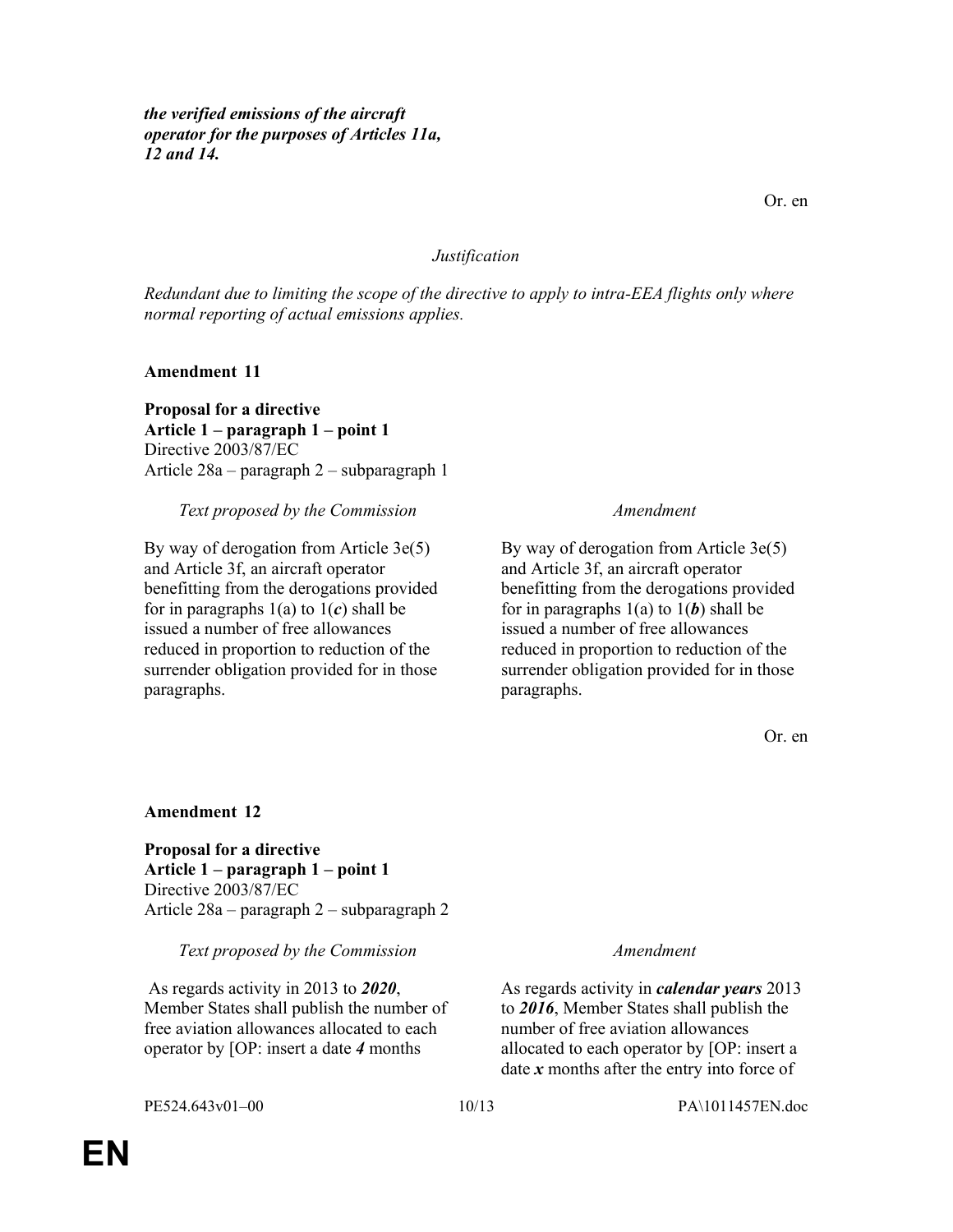The "Stop the clock" decision has been a correct one and vital in order to finding a global agreement, hence this directive applies until the end of year 2016, with the view of the ICAO assembly due to be held that year.

Amendment 13

Proposal for a directive Article 1 – paragraph 1 – point 1 Directive 2003/87/EC Article 28a – paragraph 4

Text proposed by the Commission Messenger Amendment

By way of derogation from Article 3d(3), the number of allowances to be auctioned by each Member State in respect of the period from 2013 to 2020 shall be reduced to correspond with its share of attributed aviation emissions resulting from the application of Article 28(a) to (c).

By way of derogation from Article 3d(3), the number of allowances to be auctioned by each Member State in respect of the period from calendar years 2013 to 2016 shall be reduced to correspond with its share of attributed aviation emissions resulting from the application of Article  $28(a)$  to (c).

Or. en

Justification

The "Stop the clock" decision has been a correct one and vital in order to finding a global agreement, hence this directive applies until the end of year 2016, with the view of the ICAO assembly due to be held that year.

# Amendment 14

Proposal for a directive Article 1 – paragraph 1 – point 1 Directive 2003/87/EC Article 28a – paragraph 5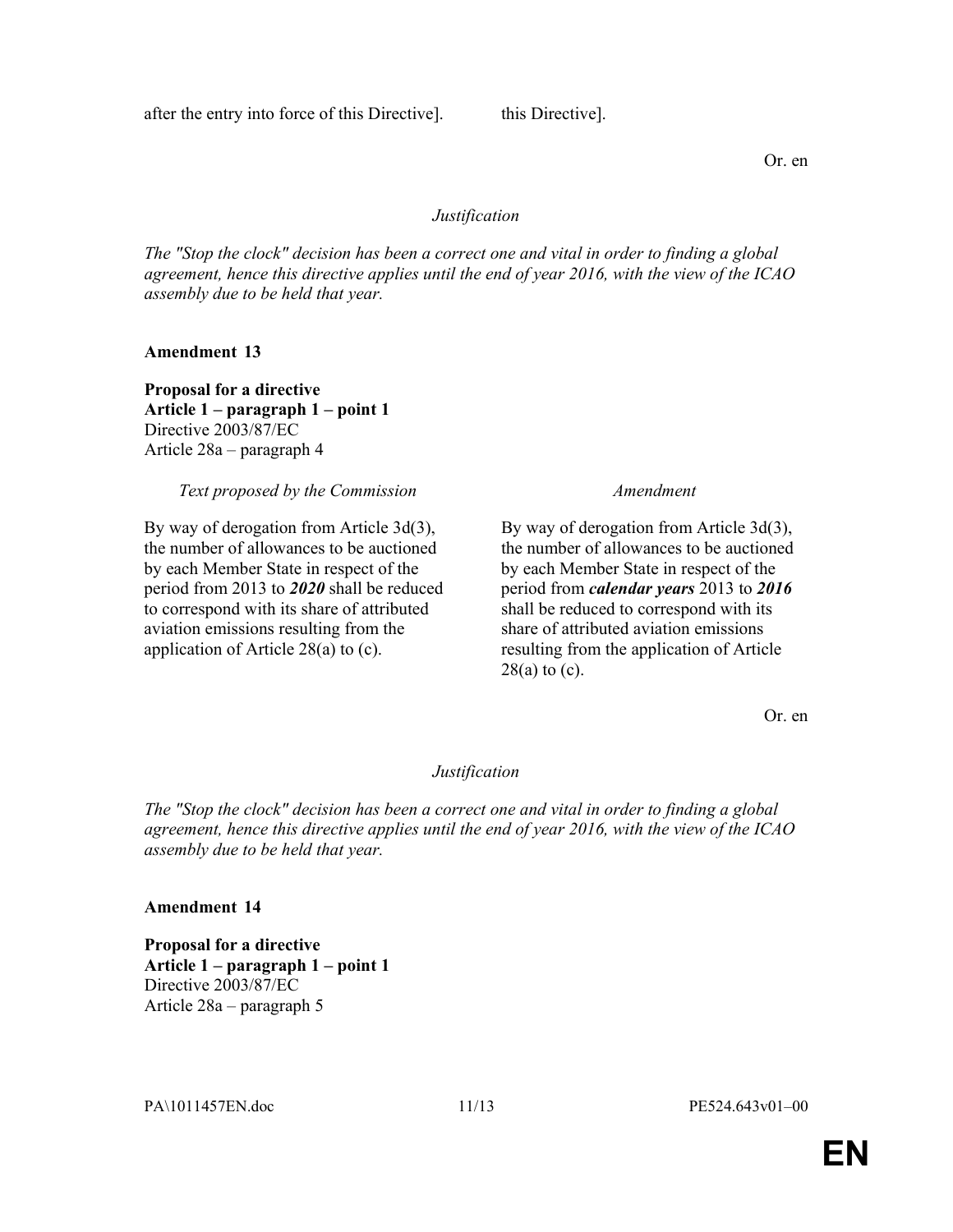#### Text proposed by the Commission Text proposed by the Commission

By way of derogation from Articles 3g, 12, 15 and 18a, where an aircraft operator has total annual emissions lower than 25000 tonnes, its emissions shall be considered to be verified emissions if determined using  $\boldsymbol{a}$ small emitters tool approved by the Commission and populated by Eurocontrol with data from its ETS support facility, and Member States may implement simplified procedures for noncommercial aircraft operators as long as there is no less accuracy than such a tool provides.

By way of derogation from Articles 3g, 12, 15 and 18a, where an aircraft operator has total annual emissions lower than 25000 tonnes, its emissions shall be considered to be verified emissions if determined using data from **Eurocontrol's** ETS support facility, and Member States may implement simplified procedures for noncommercial aircraft operators as long as there is no less accuracy than such a tool provides.

Or. en

#### Justification

The role of the small emitters tool is not self-evident in this context as the emissions report can be received from ETS Support Facility if the carrier has a licence to use that programme.

#### Amendment 15

Proposal for a directive Article 1 – paragraph 1 – point 1 Directive 2003/87/EC Article 28a – paragraph 6

Text proposed by the Commission Messenger Amendment

By way of derogation from Article 12(2a) and Article 14(3), for flights to and from countries outside the EEA, an aircraft operator may choose not to report emission data using the percentages in Annex IIc, in order that such emissions shall be calculated by the competent authority. This calculation shall take into account figures from the small emitters tool approved by the Commission and populated by Eurocontrol with data from its ETS support facility. The competent authority shall report all such

deleted